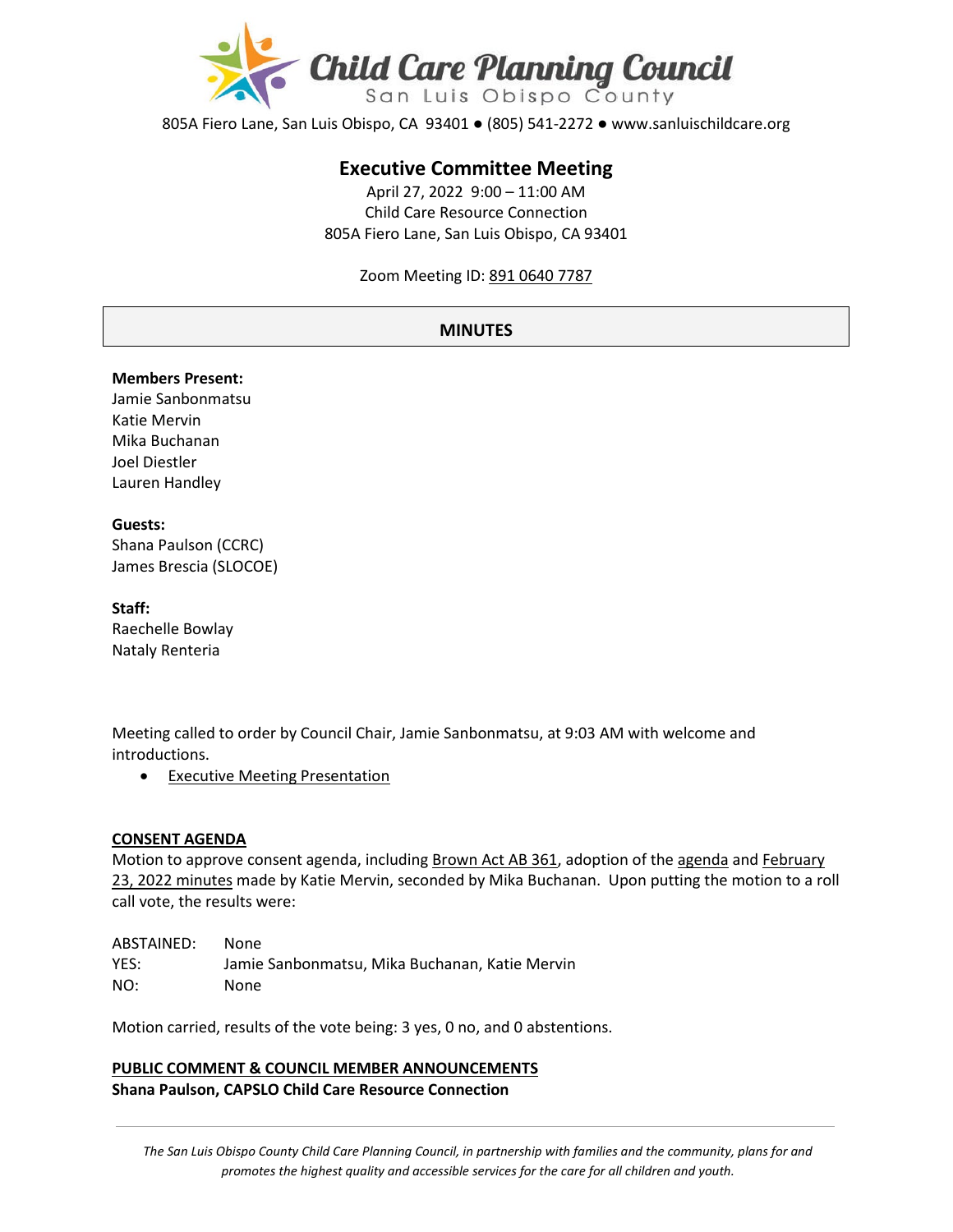- Received some funding for instructional materials to distribute to programs countywide. Will share more details as they roll out the distributions.
- Shared Services Alliance
	- $\circ$  First cohort started, it is a group of 8 Spanish speaking FCCs who are currently in the process of selecting an automated software to help them with their billing and business practices
	- $\circ$  Submitted agenda request for next Council meeting to give a more thorough update
- Family, Friend and Neighbor Program is going really well but are still recruiting people. Excited to extend the support and services of the program.

### **Katie Mervin,**

### **Mika Buchanan, CAPSLO Child Care Resource Connection**

- Continue enrolling due to receiving a large sum of additional ARPA funding
- 300 children enrolled from the waiting list this fiscal year

### **BUDGET REVIEW**

Department budgets presented by CAPSLO Finance Liaison, Joel Diestler. Budget presentation included in meeting materials.

- Attachments Included:
	- o [Budget Review](https://drive.google.com/file/d/1RLzf7ynZFNYIfoWj1Yj_rmclnzmPSYxC/view?usp=sharing)

### **ADVOCACY UPDATE**

- [A Day Without Child Care](https://communitychangeaction.org/childcare-may9/)  Monday, May 9, 2022
	- o [On Monday, May 9th, child care providers, parents and families across the country are](https://action.momsrising.org/sign/Child_Care_rapid_response/?eType=EmailBlastContent&eId=e65253fe-f0aa-44e9-9eea-6f2f03e81f66)  [hosting A Day Without Child Care: A National Day of Action. For generations, we have](https://action.momsrising.org/sign/Child_Care_rapid_response/?eType=EmailBlastContent&eId=e65253fe-f0aa-44e9-9eea-6f2f03e81f66)  [been fighting for equitable access to affordable child care and better pay and working](https://action.momsrising.org/sign/Child_Care_rapid_response/?eType=EmailBlastContent&eId=e65253fe-f0aa-44e9-9eea-6f2f03e81f66)  [conditions for providers but our needs are still not being met. That's why we're taking](https://action.momsrising.org/sign/Child_Care_rapid_response/?eType=EmailBlastContent&eId=e65253fe-f0aa-44e9-9eea-6f2f03e81f66)  [action for:](https://action.momsrising.org/sign/Child_Care_rapid_response/?eType=EmailBlastContent&eId=e65253fe-f0aa-44e9-9eea-6f2f03e81f66)
		- **EXEC** [Living wages for child care providers](https://action.momsrising.org/sign/Child_Care_rapid_response/?eType=EmailBlastContent&eId=e65253fe-f0aa-44e9-9eea-6f2f03e81f66)
		- [An equitable child care system built on racial justice](https://action.momsrising.org/sign/Child_Care_rapid_response/?eType=EmailBlastContent&eId=e65253fe-f0aa-44e9-9eea-6f2f03e81f66)
		- **EXECUTE:** [Affordable child care for all families](https://action.momsrising.org/sign/Child_Care_rapid_response/?eType=EmailBlastContent&eId=e65253fe-f0aa-44e9-9eea-6f2f03e81f66)

### **COORDINATOR UPDATE – Raechelle Bowlay**

- April Meetings:
	- o CCRC Finance
	- o CAPSLO Diversity, Equity & Inclusion Committee and Steering Committee
	- o Center-Based Teacher Networking
	- o School Age Child Care Networking
	- o We Are The Care
	- o Atascadero Chamber of Commerce
		- **Monthly Mixer**
		- Board of Directors
			- Membership Committee
		- **Diversity Council & Women in Business**
	- o SLO County Commission on the Status of Women & Girls
	- o Home Visiting Community Advisory Board Meeting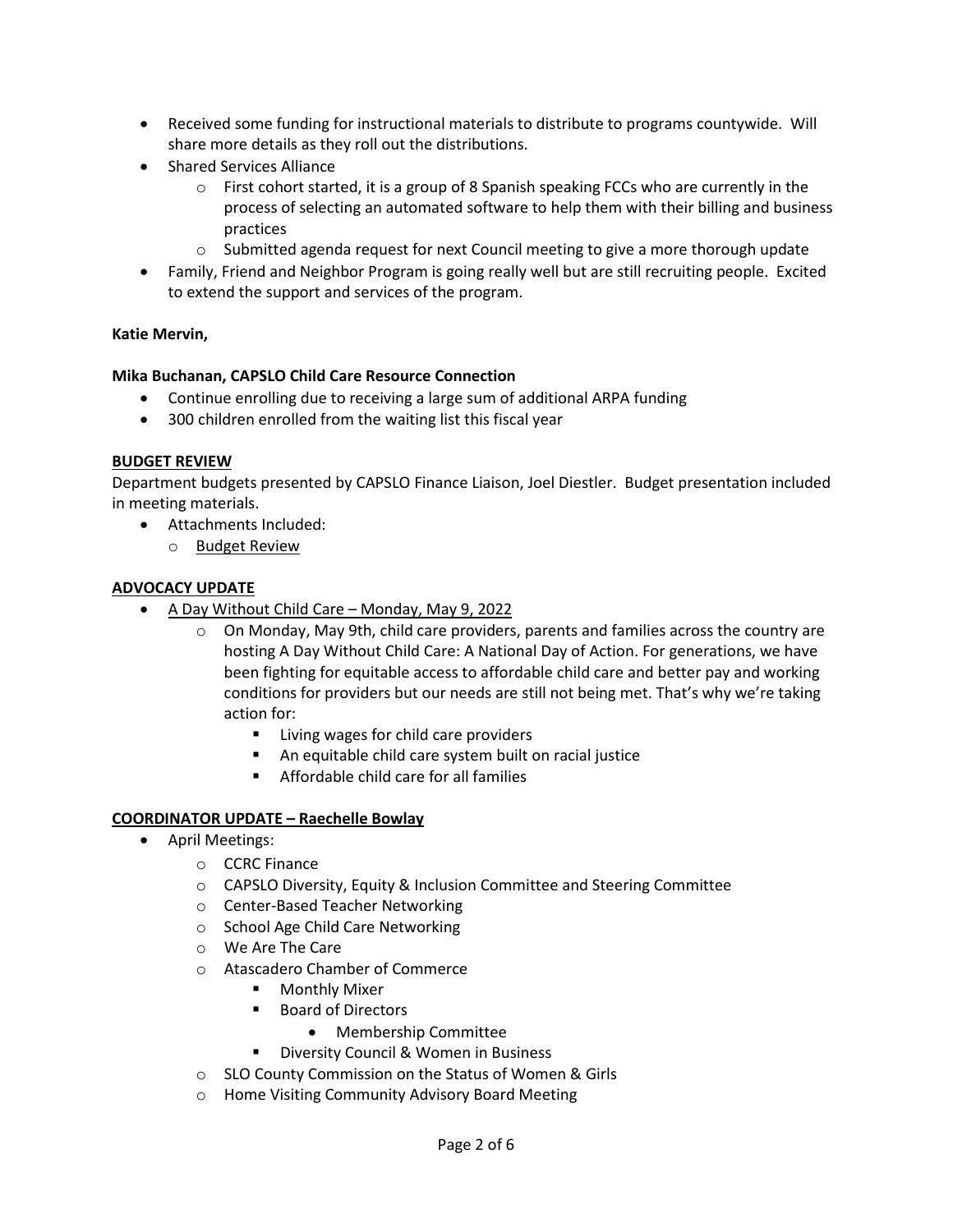- P-5 CAN Meeting
	- o Tuesday, May 10, 2022 12:30 2:00 PM
	- o Location: Joy Playground, Atascadero
- [Workforce + Childcare: Two Vital Components of a Thriving San Diego Reg](https://childcare.workforce.org/?utm_source=canva&utm_medium=iframely)ion
- Tools to Help Your School-Aged Children Thrive
	- o [Register for the Spanish session.](http://events.r20.constantcontact.com/register/event?llr=bkpo6zqab&oeidk=a07eizxvxd15cd81a43)
		- **Tuesday May 31, 2022**
		- $-6:00 7:30 \text{ PM}$
	- o [Register for the English session.](http://events.r20.constantcontact.com/register/event?llr=bkpo6zqab&oeidk=a07ej5923hd9a4c9ffa)
		- Wednesday June 1, 2022
		- 6:00 7:30 PM
- [Parent Nation: Where Every Child Has A Chance To Thrive](https://parentnation.org/)
- Equity Lens: Anti-Bias Education Workshop Series
	- o Hosted in partnership with Regional Hub (SLO, Santa Barbara, Ventura Counties)
	- $\circ$  4/6, 4/20, 5/4, 5/18, 6/1 3:30 5:00 PM
	- o [Register](https://us02web.zoom.us/meeting/register/tZUlcuyurD8jE90Mjui1V7V-IVzkE1fKMEpZ)
	- o [Flyer](https://drive.google.com/file/d/1pQNPQA9z6wPkbOIBAItrEAyPx4pCNFba/view?usp=sharing)
- We Are the Care Task Force Meetings:
	- o Cross-Sector Collaboration Task Force Friday May 13th @ 10AM
	- o Public Awareness Task Force Friday May 20th @ 10AM
	- o Power to the Profession Task Force Monday May 9th @ 3:00PM
	- o Local Government Engagement TBD
	- o Leadership TBD

# **SLO COUNTY ARPA PROPOSAL**

- SLO County Board of Supervisors is exploring setting aside dedicated funds towards child care. County partners are working together to define how this will be allocated, but initial outlines include:
	- o The San Luis Obispo Office of Education will serve as fiscal lead.
	- o The San Luis Obispo County Child Care Planning Council (the County's existing dedicated advisory body on child care need for children 0-12) will provide governance and program oversight, and will serve as program lead on quality improvement as part of its Quality Counts initiative.
	- o Proposed areas of indirect investment into the child care sector:
		- Child care sector program relief & stabilization
		- **Program expansion and quality improvement**
		- Reinvigoration of the child care workforce
	- $\circ$  Approved by County Board of Supervisors on March 15<sup>th</sup>. Currently we are in contracts development stage.

# **LPC PRIORITIES REPORT**

Council recommends keeping the 2021 Priority Assignments applied to the 2022 LPC Priorities Report. The Advancement Data Research matches closely to the 2021 Priority Assignments.

- Attachments:
	- o [2022 LPC Priorities Report](https://drive.google.com/file/d/1IDfwD5vRI0hOufi3P9eu47939CI0V48g/view?usp=sharing)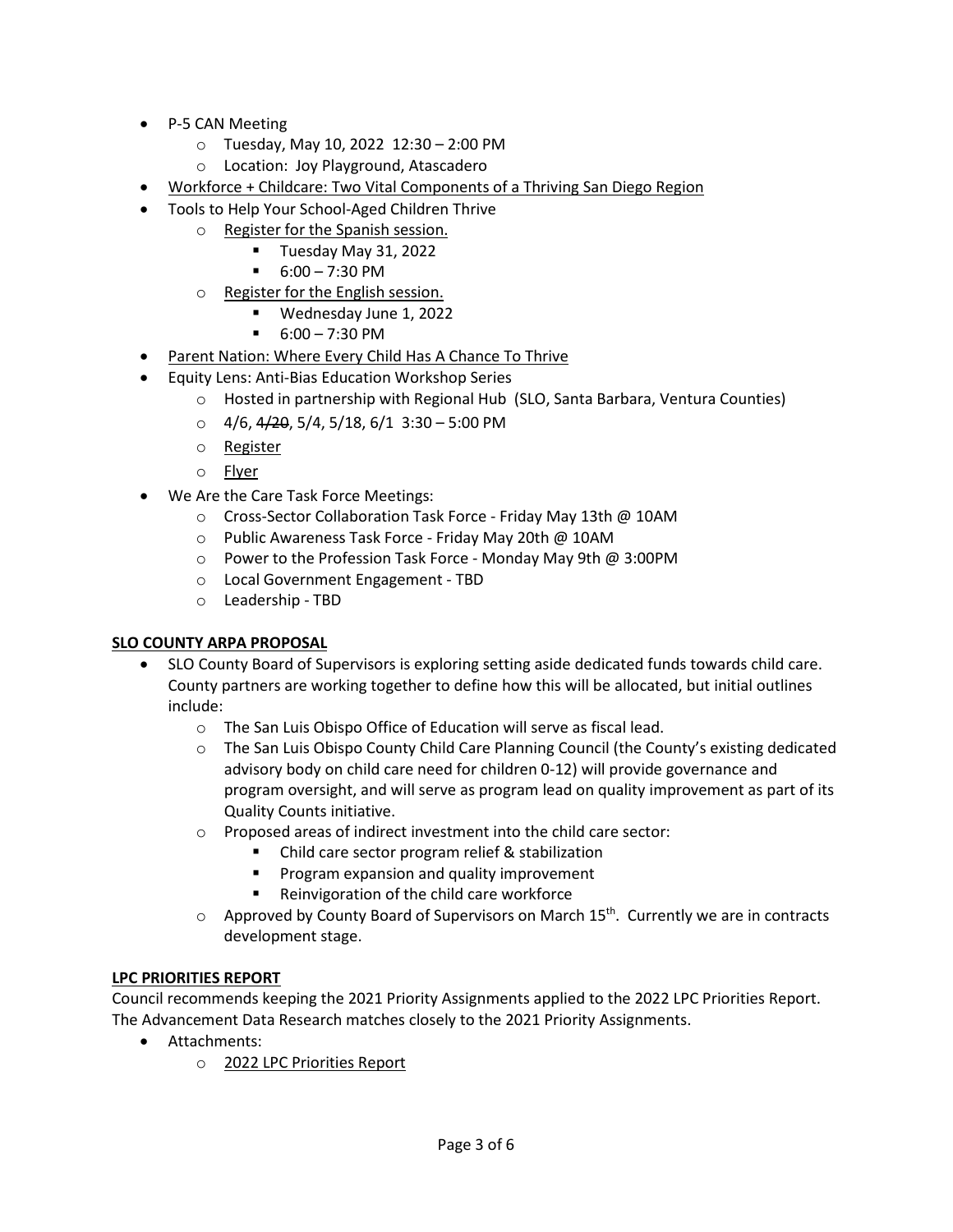Motion to approve the LPC Priorities Report made by Mika Buchanan, seconded by Jamie Sanbonmatsu. Upon putting the motion to a roll call vote, the results were:

ABSTAINED: None YES: Jamie Sanbonmatsu, Mika Buchanan, Katie Mervin, Lauren Handley NO: None

Motion carried, results of the vote being: 4 yes, 0 no, and 0 abstentions.

# **QUALITY COUNTS UPDATE & GRANT RENEWALS**

2022 – 2023 QCC Workforce Pathways Grant

- Background: The Child Care Planning Council is the designated grantee for the county's QCC Workforce Pathways Grant. Council Staff recommend approving the attached QCC Workforce Pathways Grant. The attached plan follows the same guidelines as the 2021-2022 plan. Staff are still in the process of implementing the changes approved last year and will have input after the current fiscal year. At that time, if Council would like to make any changes to the QCC Workforce Pathways Grant, a revision may be submitted to California Department of Education.
- Attachments:
	- o [QCC Workforce Pathways Grant 2022](https://drive.google.com/file/d/1iI7f5VlOyzsJYPpYJ_-99nrhj-WM1iyQ/view?usp=sharing)-2023 Budget Narrative

Council Staff recommends approving the attached 2022-2023 QCC Workforce Pathways Grant to be submitted to the California Department of Education. Motion to approve the 2022-2023 QCC Workforce Pathways Grant made by Katie Mervin, seconded by Lauren Handley. Upon putting the motion to a roll call vote, the results were:

ABSTAINED: None YES: Jamie Sanbonmatsu, Mika Buchanan, Katie Mervin, Lauren Handley NO: None

Motion carried, results of the vote being: 4 yes, 0 no, and 0 abstentions.

# **MONTH OF THE CHILD RECAP**

- On Saturday, April 2, 2022, the San Luis Obispo County Child Care Planning Council hosted the Annual Children's Day in the Plaza from 10:00 AM - 3:00 PM. The event took place at Mission Plaza in San Luis Obispo where many community organizations and companies provide learning opportunities and performances for children and their families. Save the Date: Saturday, April 2, 2022
- 46 Total Participating Organizations
	- o [Children's Day in the Plaza 2022 Slideshow](https://www.canva.com/design/DAE88HvOvfk/watch?utm_content=DAE88HvOvfk&utm_campaign=designshare&utm_medium=link&utm_source=publishsharelink)

# **COUNCIL FISCAL AGENCY TRANSITION PLAN**

[Fiscal Agent Proposal](http://www.sanluischildcare.org/fiscal-agent-proposal.html) – The proposal for Council vote, is to shift fiscal agency of SLO County Child Care Planning Council from CAPSLO to SLOCOE with the offer for SLOCOE to fund the Council Infrastructure from the general fund.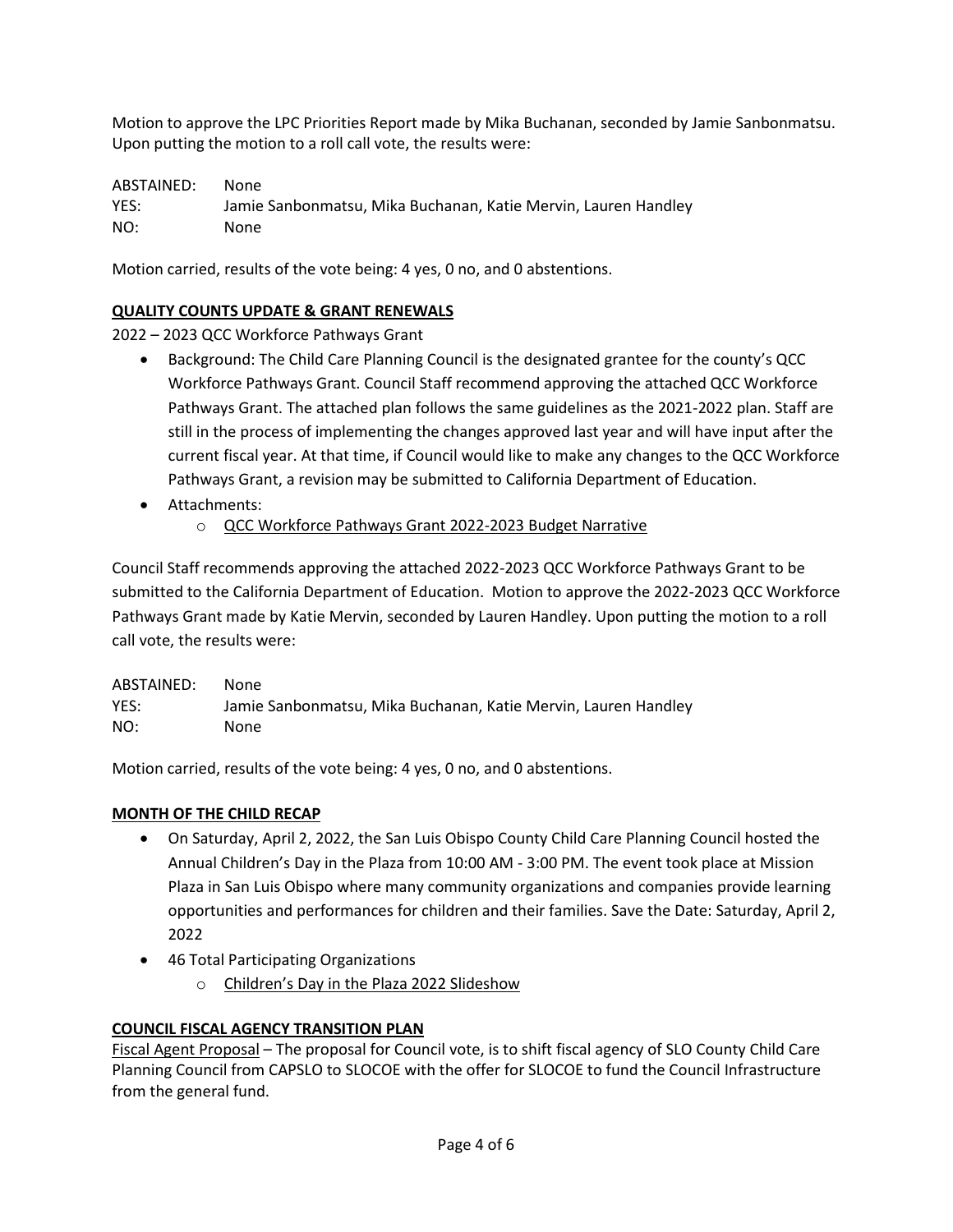- MOU with SLOCOE has been signed
- Coordinator position in place with a July 1, 2022 start date
- BOS Agenda Item pending
- Disclosure of Possible Conflict of Interest SLOCOE Roles
- Strategic Planning Session
- Policies and Procedures

Motion made for Raechelle Bowlay and Nataly Renteria to update the Council Policies and Procedures and bring forth at the next Executive Meeting made by Katie Mervin, seconded by Mika Buchanan. Upon putting the motion to a roll call vote, the results were:

# ABSTAINED: None YES: Jamie Sanbonmatsu, Mika Buchanan, Katie Mervin, Lauren Handley NO: None

Motion carried, results of the vote being: 4 yes, 0 no, and 0 abstentions.

• 2022 – 2023 Council Chair Position

As we are moving forward with the Council Fiscal Agency Transition, the proposal here for the sake of continuity of leadership for the Council through this transition is to extend our current Chair's position to the 2022-2023 fiscal year as well. The Incoming Chair currently, Lauren Handley, would not serve next year but the following year 2023-2024. Motion to extend our current Chair's position to the 2022- 2023 fiscal year made by Katie Mervin, seconded by Mika Buchanan. Upon putting the motion to a roll call vote, the results were:

| ABSTAINED: | Jamie Sanbonmatsu                           |
|------------|---------------------------------------------|
| YES:       | Mika Buchanan, Katie Mervin, Lauren Handley |
| NO:        | None                                        |

Motion carried, results of the vote being: 3 yes, 0 no, and 1 abstentions.

### **COUNCIL MEETING AGENDA**

Amendments to the May 4, 2022 Council meeting agenda include:

• Add Continuation of Transition to agenda Item 14

Motion to approve May 4, 2022 [Council meeting agenda](https://drive.google.com/file/d/1OnYt8q8lGSAVihZUVq4KBrpbzrMoAWwQ/view?usp=sharing) with amendments made by Mika Buchanan, seconded by Katie Mervin. Upon putting the motion to a roll call vote, the results were:

| ABSTAINED: | None.                                                          |
|------------|----------------------------------------------------------------|
| YES:       | Jamie Sanbonmatsu, Mika Buchanan, Katie Mervin, Lauren Handley |
| NO:        | None                                                           |

Motion carried, results of the vote being: 4 yes, 0 no, and 0 abstentions.

### **ADJOURNMENT**

The meeting adjourned at 10:57 AM.